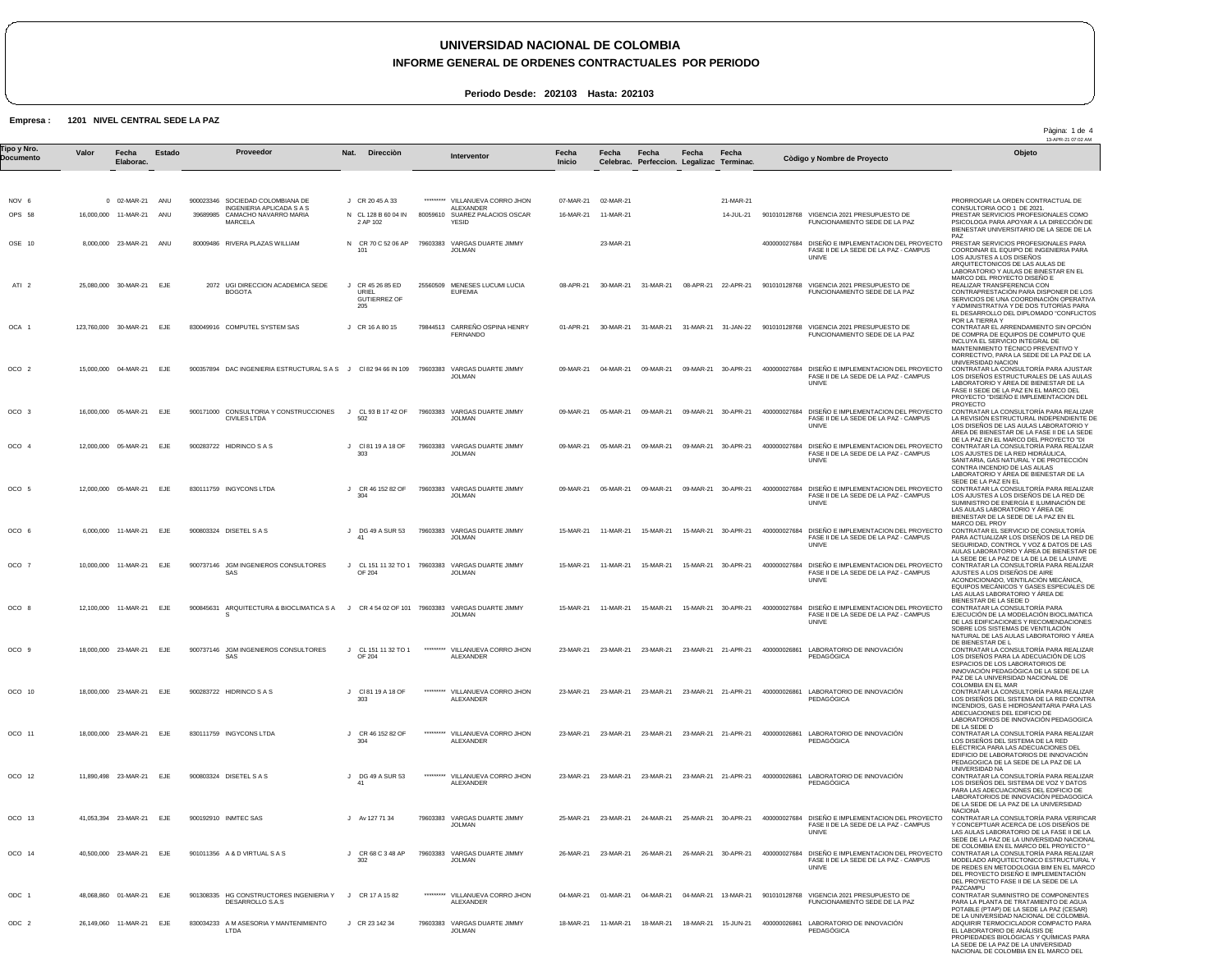**INFORME GENERAL DE ORDENES CONTRACTUALES POR PERIODO**

**Periodo Desde: Hasta:**

**Empresa : 1201 NIVEL CENTRAL SEDE LA PAZ**

|                          |       |                            |            |            |                                                           |                                                 |           |                                                                   |                        |           |                                                    |           |                     |              |                                                                                                            | Pàgina: 2 de 4<br>13-APR-21 07:02 AM                                                                                                                                                                                                     |
|--------------------------|-------|----------------------------|------------|------------|-----------------------------------------------------------|-------------------------------------------------|-----------|-------------------------------------------------------------------|------------------------|-----------|----------------------------------------------------|-----------|---------------------|--------------|------------------------------------------------------------------------------------------------------------|------------------------------------------------------------------------------------------------------------------------------------------------------------------------------------------------------------------------------------------|
| Tipo y Nro.<br>Documento | Valor | Fecha<br>Elaborac.         | Estado     |            | Proveedor                                                 | Direcciòn<br>Nat.                               |           | <b>Interventor</b>                                                | Fecha<br><b>Inicio</b> | Fecha     | Fecha<br>Celebrac. Perfeccion. Legalizac Terminac. | Fecha     | Fecha               |              | Còdigo y Nombre de Proyecto                                                                                | Objeto                                                                                                                                                                                                                                   |
| ODC 3                    |       | 57,988,700 11-MAR-21 EJE   |            |            | 900992650 BIOCELL SCIENCE S.A.S                           | J CR 47 C 76 D SUR 79603383<br>94 IN 1708       |           | VARGAS DUARTE JIMMY<br><b>JOLMAN</b>                              | 23-MAR-21              | 11-MAR-21 | 19-MAR-21                                          |           | 23-MAR-21 20-JUN-21 |              | 400000026861 LABORATORIO DE INNOVACIÓN<br><b>PEDAGOGICA</b>                                                | PROYECTO "SEDE DE LA<br>ADQUIRIR EQUIPOS PARA EL LABORATORIO DE<br>ANALISIS DE PROPIEDADES BIOLÓGICAS Y<br>QUÍMICAS PARA LA SEDE DE LA PAZ DE LA<br>UNIVERSIDAD NACIONAL DE COLOMBIA EN EL<br>MARCO DEL PROYECTO "SEDE DE LA PAZ -       |
| ODC 4                    |       | 23.600.200 19-MAR-21 EJE   |            |            | 900550746 GREENFOREST-SERVICIOS<br>FORESTALES S A S       | CI 17 37 A 80 OF<br>308                         |           | 63500958 TAFURT GARCIA GEOVANNA                                   | 12-APR-21              | 19-MAR-21 | 12-APR-21                                          | 12-APR-21 | 10-JUL-21           | 400000026861 | LABORATORIO DE INNOVACIÓN<br>PEDAGOGICA                                                                    | LABORATOR<br>ADQUIRIR EQUIPOS PARA EL LABORATORIO DE<br>ANÁLISIS DE PROPIEDADES BIOLÓGICAS Y<br>QUÍMICAS PARA LA SEDE DE LA PAZ DE LA<br>UNIVERSIDAD NACIONAL DE COLOMBIA EN EL<br>MARCO DEL "PROYECTO SEDE DE LA PAZ -                  |
| OPS 51                   |       | 8.000.000 03-MAR-21 EJE    |            |            | 80810722 JIMENEZ ROMERO IVAN RICARDO                      | <b>SUR</b>                                      |           | N CR 9 Este 22 C 14 79603383 VARGAS DUARTE JIMMY<br><b>JOLMAN</b> | 09-MAR-21              | 03-MAR-21 | 09-MAR-21                                          |           | 09-MAR-21 07-MAY-21 |              | 400000027684 DISEÑO E IMPLEMENTACION DEL PROYECTO<br>FASE II DE LA SEDE DE LA PAZ - CAMPUS<br><b>UNIVE</b> | LABORATO<br>PRESTAR SERVICIOS PROFESIONALES PARA<br>APOYAR LOS AJUSTES DE INGENIERIA A LOS<br>DISEÑOS DE LAS AULAS LABORATORIOS Y ÁREA<br>DE BIENESTAR EN EL MARCO DEL PROYECTO<br>DISEÑO E IMPLEMENTACION DEL PROYECTO                  |
| OPS 52                   |       | 5,940,000 03-MAR-21 EJE    |            |            | 1022399107 JOYA RODRIGUEZ YESSICA ANDREA                  | N CR 72 B 8 86                                  |           | 79603383 VARGAS DUARTE JIMMY<br><b>JOLMAN</b>                     | 10-MAR-21              | 03-MAR-21 | 10-MAR-21                                          |           | 10-MAR-21 07-JUN-21 |              | 400000027684 DISEÑO E IMPLEMENTACION DEL PROYECTO<br>FASE II DE LA SEDE DE LA PAZ - CAMPUS<br><b>UNIVE</b> | <b>FASE II</b><br>PRESTAR SERVICIOS PROFESIONAL PARA<br>APOYAR LOS AJUSTES A LOS DISENOS DE LAS<br>AULAS DE LABORATORIO Y AULAS DE<br>BIENESTAR EN EL MARCO DEL PROYECTO<br>DISEÑO E IMPLEMENTACIÓN DEL PROYECTO                         |
| OPS 53                   |       | 5,850,000 04-MAR-21        | <b>EJE</b> |            | 1015474707 VALENZUELA ROMERO LINA STEFANY N CR 29 A 74 52 |                                                 |           | 79603383 VARGAS DUARTE JIMMY<br><b>JOLMAN</b>                     | 09-MAR-21              | 04-MAR-21 | 09-MAR-21                                          | 09-MAR-21 | 06-JUN-21           |              | 400000027684 DISEÑO E IMPLEMENTACION DEL PROYECTO<br>FASE II DE LA SEDE DE LA PAZ - CAMPUS<br><b>UNIVE</b> | FASE II DE LA SEDE DE<br>PRESTAR SERVICIOS PROFESIONAL PARA<br>APOYAR LOS AJUSTES DE INGENIERÍA A LOS<br>DISEÑOS DE LAS AULAS DE LABORATORIO Y<br>AREA DE BIENESTAR DE LA SEDE DE LA PAZ EN<br>EL MARCO DEL PROYECTO "DISEÑO E           |
| OPS 54                   |       | 7,500,000 04-MAR-21        | EJE        |            | 1010204023 MEJIA GUZMAN CAMILA ALEJANDRA                  | N CL 54 62 A 24<br><b>SUR</b>                   | 79603383  | VARGAS DUARTE JIMMY<br><b>JOLMAN</b>                              | 09-MAR-21              | 04-MAR-21 | 09-MAR-21                                          | 09-MAR-21 | 06-JUN-21           |              | 400000027684 DISEÑO E IMPLEMENTACION DEL PROYECTO<br>FASE II DE LA SEDE DE LA PAZ - CAMPUS<br><b>UNIVE</b> | <b>IMPLEMENTACION</b><br>PRESTAR SERVICIOS PROFESIONALES PARA<br>APOYAR LOS AJUSTES DE INGENIERIA A LOS<br>DISEÑOS DE LAS AULAS LABORATORIOS Y ÁREA<br>DE BIENESTAR DE LA SEDE DE LA PAZ EN EL<br>MARCO DEL PROYECTO "DISENO E           |
| OPS 55                   |       | 7.860.000 04-MAR-21 EJE    |            |            | 1019045363 LUGO FORERO CAROL JASBLEIDY                    | N CR 103 C 132 30                               | 79603383  | VARGAS DUARTE JIMMY<br><b>JOLMAN</b>                              | 09-MAR-21              | 04-MAR-21 | 09-MAR-21                                          |           | 09-MAR-21 06-JUN-21 |              | 400000027684 DISEÑO E IMPLEMENTACION DEL PROYECTO<br>FASE II DE LA SEDE DE LA PAZ - CAMPUS<br><b>UNIVE</b> | <b>IMPLEMENTACION</b><br>PRESTAR SERVICIOS PROFESIONALES PARA<br>APOYAR LOS AJUSTES DE INGENIERIA A LOS<br>DISEÑOS DE LAS AULAS LABORATORIOS Y ÁREA<br>DE BIENESTAR DE LA SEDE DE LA PAZ EN EL<br>MARCO DEL PROYECTO "DISENO E           |
| OPS 56                   |       | 10,500,000 04-MAR-21       | <b>EJE</b> |            | 1003167756 CARVAJAL YEPEZ NARHEN ALBERTO N CR 18 A 27 52  |                                                 |           | 79640675 TRUJILLO OYOLA LEONARDO                                  | 04-MAR-21              | 04-MAR-21 | 04-MAR-21                                          |           | 04-MAR-21 25-JUN-21 |              | 901010128768 VIGENCIA 2021 PRESUPUESTO DE<br>FUNCIONAMIENTO SEDE DE LA PAZ                                 | <b>IMPLEMENTACION</b><br>PRESTAR SERVICIOS TÉCNICOS COMO PAR<br>TUTOR PARA REALIZAR ACTIVIDADES DE<br>ACOMPAÑAMIENTO ACADÉMICO A LOS                                                                                                     |
| OPS 57                   |       | 7,860,000 04-MAR-21        | EJE        |            | 53028044 MAHECHA BENAVIDES NANCY YADIRA                   | $\overline{N}$<br>DG 16 B 104 23 IN<br>5 AP 402 | 79603383  | VARGAS DUARTE JIMMY<br><b>JOLMAN</b>                              | 09-MAR-21              | 04-MAR-21 | 09-MAR-21                                          | 09-MAR-21 | 06-JUN-21           |              | 400000027684 DISEÑO E IMPLEMENTACION DEL PROYECTO<br>FASE II DE LA SEDE DE LA PAZ - CAMPUS<br>UNIVE        | ESTUDIANTES DE LA SEDE LA PAZ.<br>PRESTAR SERVICIOS PROFESIONALES PARA<br>APOYAR LOS AJUSTES DE INGENIERIA A LOS<br>DISEÑOS DE LAS AULAS LABORATORIOS Y ÁREA<br>DE BIENESTAR DE LA SEDE DE LA PAZ EN EL<br>MARCO DEL PROYECTO "DISEÑO E  |
| OPS 59                   |       | 6,700,000 11-MAR-21        | EJE        |            | 52782490 CARRANZA ALVAREZ CATALINA                        | N CR 91 22 61                                   | ********* | MONTAÑO GUTIERREZ PEDRO<br>LUIS                                   | 15-MAR-21              | 11-MAR-21 | 12-MAR-21                                          | 12-MAR-21 | 13-MAY-21           | 901010128768 | VIGENCIA 2021 PRESUPUESTO DE<br>FUNCIONAMIENTO SEDE DE LA PAZ                                              | <b>IMPLEMENTACION</b><br>PRESTAR SERVICIOS PROFESIONALES PARA<br>APOYAR LAS ACTIVIDADES DEL PROCESO DE<br>ADQUISICIÓN DE BIENES Y SERVICIOS DE LA                                                                                        |
| OPS 60                   |       | 16,000,000 16-MAR-21       | EJE        |            | 52435924 GONGORA HERRERA GLORIA<br><b>PAULINA</b>         | N AK 20 86 10 AP<br>403                         |           | 80059610 SUAREZ PALACIOS OSCAR<br><b>YESID</b>                    | 17-MAR-21              | 16-MAR-21 | 17-MAR-21                                          | 17-MAR-21 | 14-JUL-21           |              | 901010128768 VIGENCIA 2021 PRESUPUESTO DE<br>FUNCIONAMIENTO SEDE DE LA PAZ                                 | SEDE DE LA PAZ.<br>PRESTAR SERVICIOS PROFESIONALES PARA<br>APOYAR A LA DIRECCIÓN DE BIENESTAR<br>UNIVERSITARIO DE LA SEDE DE LA PAZ.                                                                                                     |
| OPS 61                   |       | 9,457,500 17-MAR-21 EJE    |            |            | 1152199020 ESTRADA JIMENEZ CINDY NATALLY                  | N CR 74 B 97 51 P 3                             |           | 79640675 TRUJILLO OYOLA LEONARDO                                  | 18-MAR-21              | 17-MAR-21 | 17-MAR-21                                          | 18-MAR-21 | 25-JUN-21           |              | 901010128768 VIGENCIA 2021 PRESUPUESTO DE<br>FUNCIONAMIENTO SEDE DE LA PAZ                                 | PRESTAR SERVICIOS PROFESIONALES COMO<br>PAR TUTOR PARA REALIZAR ACTIVIDADES DE<br>ACOMPAÑAMIENTO ACADÉMICO A LOS                                                                                                                         |
| OPS 62                   |       | 1.040.000 17-MAR-21 EJE    |            |            | 79315361 GELVEZ CLARO JOSE LUIS                           | N CL 150 A 96 A 40<br>TO 2 AP 501               |           | 79640675 TRUJILLO OYOLA LEONARDO                                  | 17-MAR-21              | 17-MAR-21 | 17-MAR-21                                          |           | 17-MAR-21 31-MAR-21 |              | 901010128768 VIGENCIA 2021 PRESUPUESTO DE<br>FUNCIONAMIENTO SEDE DE LA PAZ                                 | ESTUDIANTES DE LA SEDE LA PAZ<br>PRESTAR SERVICIOS DE APOYO PARA LA<br>CALIFICACION DE HOJAS DE VIDA DEL<br>CONCURSO DOCENTE EN LA DIRECCION<br>ACADEMICA DE LA SEDE LA PAZ.                                                             |
| OPS 63                   |       | 1,650,000 17-MAR-21 EJE    |            |            | 39806272 NIÑO TORRES ANGELICA                             | N CR 106 13 D 49                                |           | 79640675 TRUJILLO OYOLA LEONARDO                                  | 17-MAR-21              | 17-MAR-21 | 17-MAR-21                                          |           | 17-MAR-21 31-MAR-21 |              | 901010128768 VIGENCIA 2021 PRESUPUESTO DE<br>FUNCIONAMIENTO SEDE DE LA PAZ                                 | PRESTAR SERVICIOS PROFESIONALES PARA LA<br>CALIFICACION DE HOJAS DE VIDA DEL<br>CONCURSO DOCENTE EN LA DIRECCION<br>ACADEMICA DE LA SEDE LA PAZ.                                                                                         |
| OPS 64                   |       | 1,650,000 17-MAR-21 EJE    |            |            | 1065812957 MOZO GUERRA YINA MARCELA                       | N MZ 43 CA 24<br><b>VILLA DARIANA</b>           |           | 79640675 TRUJILLO OYOLA LEONARDO                                  | 17-MAR-21              | 17-MAR-21 | 17-MAR-21                                          |           | 17-MAR-21 31-MAR-21 |              | 901010128768 VIGENCIA 2021 PRESUPUESTO DE<br>FUNCIONAMIENTO SEDE DE LA PAZ                                 | PRESTAR SERVICIOS PROFESIONALES PARA LA<br>CALIFICACION DE HOJAS DE VIDA DEL<br>CONCURSO DOCENTE EN LA DIRECCION                                                                                                                         |
| OPS 65                   |       | 38,294,370 17-MAR-21       | EJE        |            | 1022410531 BARRERA GONZALEZ ANA LUCIA                     | N CR 13 C 165 B 41                              |           | 25560509 MENESES LUCUMI LUCIA<br><b>EUFEMIA</b>                   | 19-MAR-21              | 17-MAR-21 | 18-MAR-21                                          |           | 19-MAR-21 31-DEC-21 |              | 400000030257 LABORATORIO DE PAZ TERRITORIAL                                                                | ACADEMICA DE LA SEDE LA PAZ.<br>PRESTAR SERVICIOS PROFESIONALES PARA<br>APOYAR LAS ACTIVIDADES DE COORDINACIÓN<br>DEL PROYECTO "LABORATORIO DE PAZ" DE LA<br>SEDE DE LA PAZ DE LA UNIVERSIDAD NACIONAL                                   |
| OPS 66                   |       | 47,470,482  18-MAR-21  EJE |            |            | 16070478 CARDONA JIMENEZ MAURICIO                         | N CL 39 A 24 67                                 |           | 98644640 MOLINA CASTAÑO DAVID<br>ESTEBAN                          | 22-MAR-21              | 18-MAR-21 | 19-MAR-21                                          |           | 19-MAR-21 21-DEC-21 |              | 400000029073 PILOTO DE TRANSFORMACIÓN DIGITAL DE<br>LA SEDE DE LA PAZ (LA PAZ)                             | DE COLOMBIA.<br>PRESTAR SERVICIOS PROFESIONALES PARA<br>APOYAR LA CREACIÓN DE CONTENIDOS<br>RADIOFÓNICOS EN EL MARCO DEL PROYECTO<br>PILOTO DE TRANSFORMACIÓN DIGITAL DE LA                                                              |
| OPS 67                   |       | 6,000,000 23-MAR-21 EJE    |            |            | 1017162993 RESTREPO ZULUAGA, DAVID<br>ESTEBAN             | N CL 17 40 B 320 ED<br>TERREVARDE AP<br>1315    |           | 375148 ZAMORA ABREGO JOAN<br>GASTON                               | 23-MAR-21              | 23-MAR-21 | 23-MAR-21                                          |           | 23-MAR-21 21-MAY-21 |              | 400000027684 DISEÑO E IMPLEMENTACION DEL PROYECTO<br>FASE II DE LA SEDE DE LA PAZ - CAMPUS<br>UNIVE        | SEDE DE LA PAZ.<br>PRESTAR SERVICIOS PROFESIONALES COMO<br>BIOLOGO PARA REALIZAR MUESTREO, MANEJO<br>Y CARACTERIZACIÓN DE ORNITOFAUNA EN EL<br>MARCO DEL PROYECTO "DISEÑO E<br>IMPLEMENTACION DEL PROYECTO FASE II DE LA                 |
| OPS 68                   |       | 6,000,000 23-MAR-21 EJE    |            |            | 8105143 ACEVEDO QUINTERO JUAN<br><b>FERNANDO</b>          | N CR 43 AA 72 SUR<br>51                         |           | 375148 ZAMORA ABREGO JOAN<br>GASTON                               | 23-MAR-21              | 23-MAR-21 | 23-MAR-21                                          |           | 23-MAR-21 21-MAY-21 |              | 400000027684 DISEÑO E IMPLEMENTACION DEL PROYECTO<br>FASE II DE LA SEDE DE LA PAZ - CAMPUS<br>UNIVE        | SEDE DE LA PAZ<br>PRESTAR SERVICIOS PROFESIONALES COMO<br>BIOLOGO PARA REALIZAR MUESTREO, MANEJO<br>Y CARACTERIZACIÓN DE MASTOFAUNA EN EL<br>MARCO DEL PROYECTO "DISEÑO E<br>IMPLEMENTACION DEL PROYECTO FASE II DE LA<br>SEDE DE LA PAZ |
| OPS 69                   |       | 6,000,000 23-MAR-21 EJE    |            | 1020742644 | QUIÑONES BETANCOURT RAUL<br><b>ESTEBAN</b>                | N CR 72 36 41                                   | 375148    | ZAMORA ABREGO JOAN<br>GASTON                                      | 23-MAR-21              | 23-MAR-21 | 23-MAR-21                                          |           | 23-MAR-21 21-MAY-21 |              | 400000027684 DISEÑO E IMPLEMENTACION DEL PROYECTO<br>FASE II DE LA SEDE DE LA PAZ - CAMPUS<br><b>UNIVE</b> | PRESTAR SERVICIOS PROFESIONALES COMO<br>BIOLOGO PARA REALIZAR MUESTREO, MANEJO<br>Y CARACTERIZACIÓN DE HERPATOFAUNA EN EL<br>MARCO DEL PROYECTO "DISEÑO E<br>IMPLEMENTACION DEL PROYECTO FASE II DE LA                                   |
| OPS 70                   |       | 6,400,000 23-MAR-21 EJE    |            |            | 12647760 JAIMES MALDONADO JULIAN CAMILO N                 | APTDO 621                                       |           | CR 45 26 172 ED 3 79640675 TRUJILLO OYOLA LEONARDO                | 24-MAR-21              | 23-MAR-21 | 23-MAR-21                                          |           | 23-MAR-21 22-MAY-21 |              | 901010128768 VIGENCIA 2021 PRESUPUESTO DE<br>FUNCIONAMIENTO SEDE DE LA PAZ                                 | SEDE DE LA PA<br>PRESTAR SERVICIOS PROFESIONALES PARA<br>REALIZAR EL PROCESO DE CATALOGACION<br>BIBLIOGRAFICO, EN LA DIRECCION ACADEMICA                                                                                                 |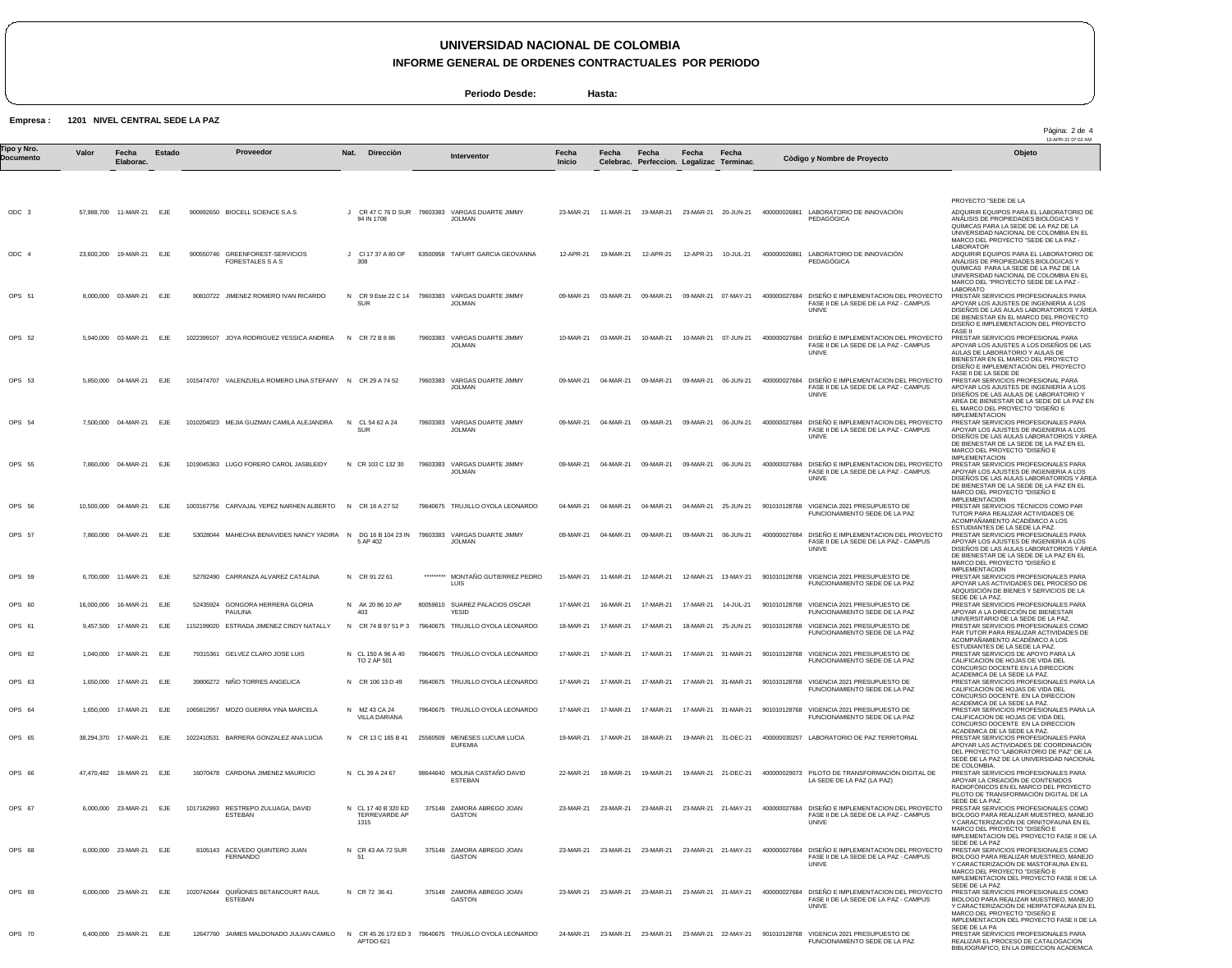**INFORME GENERAL DE ORDENES CONTRACTUALES POR PERIODO**

**Periodo Desde: Hasta:**

**Empresa : 1201 NIVEL CENTRAL SEDE LA PAZ**

|                          |       |                          |            |                                                     |                                                       |          |                                                  |                 |                      |                                                    |                     |                      |              |                                                                                                     | Pàgina: 3 de 4<br>13-APR-21 07:02 AM                                                                                                                                                                                                          |
|--------------------------|-------|--------------------------|------------|-----------------------------------------------------|-------------------------------------------------------|----------|--------------------------------------------------|-----------------|----------------------|----------------------------------------------------|---------------------|----------------------|--------------|-----------------------------------------------------------------------------------------------------|-----------------------------------------------------------------------------------------------------------------------------------------------------------------------------------------------------------------------------------------------|
| Tipo y Nro.<br>Documento | Valor | Fecha<br>Elaborac.       | Estado     | Proveedor                                           | Nat. Direcciòn                                        |          | Interventor                                      | Fecha<br>Inicio | Fecha                | Fecha<br>Celebrac. Perfeccion. Legalizac Terminac. | Fecha               | Fecha                |              | Còdigo y Nombre de Proyecto                                                                         | Objeto                                                                                                                                                                                                                                        |
|                          |       |                          |            |                                                     |                                                       |          |                                                  |                 |                      |                                                    |                     |                      |              |                                                                                                     |                                                                                                                                                                                                                                               |
| OPS 71                   |       | 30,253,914 25-MAR-21 EJE |            | 52993496 LOAIZA REINA MARIA JIMENA                  | N CI62 7 33 AP 905                                    |          | 98644640 MOLINA CASTAÑO DAVID<br>ESTEBAN         |                 | 26-MAR-21 25-MAR-21  | 26-MAR-21                                          |                     | 26-MAR-21 20-DEC-21  |              | 400000029073 PILOTO DE TRANSFORMACIÓN DIGITAL DE<br>LA SEDE DE LA PAZ (LA PAZ)                      | DE LA SEDE LA PAZ.<br>PRESTAR SERVICIOS PROFESIONALES PARA<br>APOYAR PROCESOS DE PRODUCCIÓN<br>EDITORIAL DE RECURSOS EDUCATIVOS<br>DIGITALES DE CARACTER TEXTUAL EN EL<br>MARCO DEL PROYECTO PILOTO DE                                        |
| OPS 72                   |       | 6,000,000 25-MAR-21 EJE  |            | 1020742644 QUIÑONES BETANCOURT RAUL<br>ESTEBAN      | N CR 72 36 41                                         |          | 375148 ZAMORA ABREGO JOAN<br>GASTON              |                 | 25-MAR-21 25-MAR-21  | 25-MAR-21                                          |                     | 25-MAR-21 23-MAY-21  |              | 400000027684 DISEÑO E IMPLEMENTACION DEL PROYECTO<br>FASE II DE LA SEDE DE LA PAZ - CAMPUS<br>UNIVE | TRANSFORMACIÓN DIGITAL DE LA SEDE D<br>PRESTAR SERVICIOS PROFESIONALES COMO<br>BIOLOGO PARA REALIZAR MUESTREO, MANEJO<br>Y CARACTERIZACIÓN DE HERPETOFAUNA EN EL<br>MARCO DEL PROYECTO "DISEÑO E<br>IMPLEMENTACION DEL PROYECTO FASE II DE LA |
| OPS 73                   |       | 8,250,000 25-MAR-21 EJE  |            | 1053857203 LOPEZ JARAMILLO DANIEL<br>ALEXANDER      | N CI68 A 8 164 BRR<br>LA SULTANA                      |          | 79603383 VARGAS DUARTE JIMMY<br><b>JOLMAN</b>    | 30-MAR-21       | 25-MAR-21            | 29-MAR-21                                          | 30-MAR-21 27-JUN-21 |                      | 400000027684 | DISEÑO E IMPLEMENTACION DEL PROYECTO<br>FASE II DE LA SEDE DE LA PAZ - CAMPUS<br>UNIVE              | SEDE DE LA PA<br>PRESTAR SERVICIOS PROFESIONALES COMO<br>ARQUITECTO PARA APOYAR LOS AJUSTES A<br>LOS DISENOS ARQUITECTONICOS DE LAS<br>AULAS DE LABORATORIO Y AULAS DE BINESTAR<br>EN EL MARCO DEL PROYECTO DISENO E                          |
| OPS 74                   |       | 16.353.468 25-MAR-21 EJE |            | 10304803 ALEGRÍA VALLEJO CÉSAR HERNÁN               | N CI3 20 27                                           |          | 25560509 MENESES LUCUMI LUCIA<br><b>EUFEMIA</b>  |                 |                      | 26-MAR-21 25-MAR-21 26-MAR-21 26-MAR-21 26-JUL-21  |                     |                      |              | 400000030257 LABORATORIO DE PAZ TERRITORIAL                                                         | <b>IMPLEMENTACION D</b><br>PRESTAR SERVICIOS PROFESIONALES COMO<br>ANTROLOLOGO PARA APOYAR LAS<br>ACTIVIDADES DEL PROYECTO SEDE DE LA PAZ<br>LABORATORIO DE PAZ TERRITORIAL DE LA                                                             |
| OPS 75                   |       | 16,353,468 25-MAR-21     | EJE        | 53118758 DIAZ CRUZ NATALY ALEXANDRA                 | N CL 18 SUR 38 B<br>21 AP 301                         |          | 25560509 MENESES LUCUMI LUCIA<br><b>EUFEMIA</b>  |                 | 26-MAR-21 25-MAR-21  | 26-MAR-21                                          | 26-MAR-21 26-JUL-21 |                      |              | 400000030257 LABORATORIO DE PAZ TERRITORIAL                                                         | UNIVERSIDAD NACIONAL DE COLOMBIA.<br>PRESTAR SERVICIOS PROFESIONALES COMO<br>LICENCIADA EN QUIMICA PARA APOYAR LAS<br>ACTIVIDADES DEL PROYECTO SEDE DE LA PAZ-<br>LABORATORIO DE PAZ TERRITORIAL DE LA                                        |
| OPS 76                   |       | 16,353,468 25-MAR-21     | EJE        | 1065984176 MANJARREZ ORTIZ ROLYSBETH                | N CR 18 E 22 A 15<br>BRR PRIMERO DE<br>MAYO           |          | 25560509 MENESES LUCUMI LUCIA<br><b>EUFEMIA</b>  | 26-MAR-21       | 25-MAR-21            | 26-MAR-21                                          | 26-MAR-21           | 26-JUL-21            |              | 400000030257 LABORATORIO DE PAZ TERRITORIAL                                                         | UNIVERSIDAD NACIONAL DE COLOMBIA.<br>PRESTAR SERVICIOS PROFESIONALES COMO<br>SOCIOLOGA PARA APOYAR LAS ACTIVIDADES<br>DEL PROYECTO SEDE DE LA PAZ -<br>LABORATORIO DE PAZ TERRITORIAL DE LA                                                   |
| OPS 77                   |       | 16,353,468 25-MAR-21     | EJE        | 1016081778 CANCINO SANCHEZ JUAN MANUEL              | N CR 85 A 23 B 88<br>IN 5 AP 102                      |          | 25560509 MENESES LUCUMI LUCIA<br><b>EUFEMIA</b>  | 26-MAR-21       | 25-MAR-21            | 26-MAR-21                                          | 26-MAR-21           | 26-JUL-21            |              | 400000030257 LABORATORIO DE PAZ TERRITORIAL                                                         | UNIVERSIDAD NACIONAL DE COLOMBIA.<br>PRESTAR SERVICIOS PROFESIONALES COMO<br>INGENIERO AGRONOMO PARA APOYAR LAS<br>ACTIVIDADES DEL PROYECTO SEDE DE LA PAZ                                                                                    |
| OPS 78                   |       | 16,353,468 25-MAR-21 EJE |            | 85473254 MARTINEZ GONZALEZ LUIS<br>ALEJANDRO        | N CI 29C 2 29                                         |          | 25560509 MENESES LUCUMI LUCIA<br><b>EUFEMIA</b>  | 26-MAR-21       | 25-MAR-21            | 26-MAR-21                                          | 26-MAR-21           | 26-JUL-21            |              | 400000030257 LABORATORIO DE PAZ TERRITORIAL                                                         | LABORATORIO DE PAZ TERRITORIAL DE LA<br>UNIVERSIDAD NACIONAL DE COLOMBIA<br>PRESTAR SERVICIOS PROFESIONALES COMO<br>ANTROPOLOGO PARA APOYAR LAS<br>ACTIVIDADES DEL PROYECTO SEDE DE LA PAZ                                                    |
| OPS 79                   |       | 16,353,468 25-MAR-21 EJE |            | 49738340 MANZANO GONZALEZ BETTY<br>LOURDES          | N CR 4G 19 A 95<br>BRR SANTO<br><b>DOMINGO</b>        |          | 25560509 MENESES LUCUMI LUCIA<br><b>EUFEMIA</b>  | 26-MAR-21       | 25-MAR-21            | 26-MAR-21                                          | 26-MAR-21           | 26-JUL-21            |              | 400000030257 LABORATORIO DE PAZ TERRITORIAL                                                         | LABORATORIO DE PAZ TERRITORIAL DE LA<br>UNIVERSIDAD NACIONAL DE COLOMBIA<br>PRESTAR SERVICIOS PROFESIONALES PARA<br>CARACTERIZAR LA PRESENCIA DE POBLACION<br>VENEZOLANA OBJETO DE PRACTICAS DE<br>XENOFOBIA Y DISCRIMINACIÓN EN ALGUNOS      |
| OPS 80                   |       | 16,353,468 25-MAR-21 EJE |            | 63553616 COTESCORTES AMELIA ROCIO                   | N CI 18 E BIS 34 A<br><b>BIS 1 61 BL 2 AP</b><br>201  |          | 25560509 MENESES LUCUMI LUCIA<br><b>EUFEMIA</b>  | 26-MAR-21       | 25-MAR-21            | 26-MAR-21                                          | 26-MAR-21           | 26-JUL-21            |              | 400000030257 LABORATORIO DE PAZ TERRITORIAL                                                         | MUNICIPIOS DEL DEPARTAMENTO DEL CESAR.<br>EN EL MARCO D<br>PRESTAR SERVICIOS PROFESIONALES PARA<br>CARACTERIZAR LA PRESENCIA DE POBLACION<br>VENEZOLANA OBJETO DE PRÁCTICAS DE<br>XENOFOBIA Y DISCRIMINACIÓN EN ALGUNOS                       |
| OPS 81                   |       | 16,353,468 25-MAR-21     | EJE        | 77020466 BUELVAS GUERRERO ARNOL DANILO              | $\mathsf{N}$<br>CI 55 27 60 BRR<br><b>DON CARMELO</b> | 25560509 | MENESES LUCUMI LUCIA<br><b>EUFEMIA</b>           | 26-MAR-21       | 25-MAR-21            | 26-MAR-21                                          | 26-MAR-21           | 26-JUL-21            |              | 400000030257 LABORATORIO DE PAZ TERRITORIAL                                                         | MUNICIPIOS DEL DEPARTAMENTO DEL CESAR.<br>EN EL MARCO D<br>PRESTAR SERVICIOS PROFESIONALES PARA<br>ESTUDIAR A PROFUNDIDAD LAS DISPUTAS<br>TERRITORIALES PARA PROPONER SOLUCIONES<br>TANTO A LAS COMUNIDADES LOCALES COMO A                    |
| OSE 4                    |       | 20,353,562 01-MAR-21 EJE |            | 900817671 INDRACONTROLS S A S                       | J CR 29 75 55 P 2                                     |          | 79844513 CARREÑO OSPINA HENRY<br><b>FERNANDO</b> | 09-MAR-21       | 01-MAR-21            | 09-MAR-21                                          |                     | 09-MAR-21 28-MAR-21  |              | 901010128768 VIGENCIA 2021 PRESUPUESTO DE<br>FUNCIONAMIENTO SEDE DE LA PAZ                          | LAS INSTITUCIONES LOCALES,<br>DEPARTAMENTALES Y NACI<br>IMPLEMENTAR LA CONECTIVIDAD ENTRE<br>EQUIPOS PARA AUTOMATISMO (HIDRÁULICOS Y<br>ELÉCTRICOS) Y EL CENTRO DE DATOS DE LA                                                                |
| OSE 5                    |       | 18,100,000 04-MAR-21 EJE |            | 900005005 TRANSPORTES CARVAJAL LTDA                 | CI 22 17 50 BRR<br>SIMON BOLIVAR                      | 80059610 | SUAREZ PALACIOS OSCAR<br>YESID                   | 05-MAR-21       | 04-MAR-21            | 04-MAR-21                                          | 04-MAR-21           | 03-APR-21            | 901010128768 | VIGENCIA 2021 PRESUPUESTO DE<br>FUNCIONAMIENTO SEDE DE LA PAZ                                       | SEDE DE LA PAZ DE LA UNIVERSIDAD NACIONAL<br>DE COLOMBIA.<br>PRESTAR SERVICIO DE TRANSPORTE ESPECIAL<br>DE PASAJEROS PARA EL TRANSPORTE DE<br>ESTUDIANTES, DOCENTES Y ADMINISTRATIVOS<br>AL CAMPUS DE LA SEDE DE LA PAZ DE LA                 |
| OSE 6                    |       | 10,500,000 11-MAR-21 EJE |            | 1053819841 MARIN MURILLO ESTEFANIA                  | N CI69 27 113                                         |          | 79603383 VARGAS DUARTE JIMMY<br><b>JOLMAN</b>    |                 | 15-MAR-21  11-MAR-21 | 15-MAR-21                                          |                     | 15-MAR-21  12-JUN-21 |              | 400000027684 DISEÑO E IMPLEMENTACION DEL PROYECTO<br>FASE II DE LA SEDE DE LA PAZ - CAMPUS<br>UNIVE | UNIVERSIDAD NACIONAL DE COLOMBIA.<br>PRESTAR SERVICIOS PARA REALIZAR LOS<br>AJUSTES A LOS DISENOS ARQUITECTÓNICOS<br>DE LAS AULAS LABORATORIOS Y AREA DE<br>BIENESTAR DE LA SEDE DE LA PAZ DE LA                                              |
| OSE 7                    |       | 7,500,000 11-MAR-21      | <b>EJE</b> | 1053789194 VELEZ MONCADA SANTIAGO                   | N CI69 27 113                                         |          | 79603383 VARGAS DUARTE JIMMY<br><b>JOLMAN</b>    | 15-MAR-21       | 11-MAR-21            | 15-MAR-21                                          |                     | 15-MAR-21  12-JUN-21 |              | 400000027684 DISEÑO E IMPLEMENTACION DEL PROYECTO<br>FASE II DE LA SEDE DE LA PAZ - CAMPUS<br>UNIVE | UNIVERSIDAD NACIONAL DE COLOMBIA EN EL<br>MARCO DEL PROY<br>PRESTAR SERVICIOS PARA REALIZAR LOS<br>AJUSTES A LOS DISENOS ARQUITECTONICOS<br>DE LAS AULAS LABORATORIOS Y AREA DE<br>BIENESTAR DE LA SEDE DE LA PAZ DE LA                       |
| OSE 8                    |       | 10.500.000 11-MAR-21     | EJE        | 1053838720 ESCOBAR VARGAS SERGIO                    | N CR 33 105 D 98                                      | 79603383 | VARGAS DUARTE JIMMY<br><b>JOLMAN</b>             | 15-MAR-21       | 11-MAR-21            | 15-MAR-21                                          | 15-MAR-21           | 12-JUN-21            | 400000027684 | DISEÑO E IMPLEMENTACION DEL PROYECTO<br>FASE II DE LA SEDE DE LA PAZ - CAMPUS<br>UNIVE              | UNIVERSIDAD NACIONAL DE COLOMBIA EN EL<br>MARCO DEL PROY<br>PRESTAR SERVICIOS PARA REALIZAR LOS<br>AJUSTES A LOS DISEÑOS ARQUITECTONICOS<br>DE LAS AULAS LABORATORIOS Y ÁREA DE                                                               |
| OSE 9                    |       | 10,500,000  11-MAR-21    | <b>EJE</b> | 1113041995 USECHE HENAO MATEO                       | N CR 8 2 30                                           |          | 79603383 VARGAS DUARTE JIMMY<br><b>JOLMAN</b>    | 15-MAR-21       | 11-MAR-21            | 15-MAR-21                                          | 15-MAR-21           | 12-JUN-21            | 400000027684 | DISEÑO E IMPLEMENTACION DEL PROYECTO<br>FASE II DE LA SEDE DE LA PAZ - CAMPUS<br>UNIVE              | BIENESTAR DE LA SEDE DE LA PAZ DE LA<br>UNIVERSIDAD NACIONAL DE COLOMBIA EN EL<br>MARCO DEL PROY<br>PRESTAR SERVICIOS PARA REALIZAR LOS<br>AJUSTES A LOS DISENOS ARQUITECTONICOS<br>DE LAS AULAS LABORATORIOS Y AREA DE                       |
| OSE 11                   |       | 11,642,696 30-MAR-21     | EJE        | 901035521 R & M SERVICIOS TEMPORALES S.AS.          | CI6 C 13 A 68<br>J.<br><b>BRR MARTINICA</b>           | 79554100 | CAMACHO ESGUERRA JULIO<br><b>CESAR</b>           | 01-APR-21       | 30-MAR-21            | 30-MAR-21                                          | 01-APR-21           | 29-JUL-21            | 901010128768 | VIGENCIA 2021 PRESUPUESTO DE<br>FUNCIONAMIENTO SEDE DE LA PAZ                                       | BIENESTAR DE LA SEDE DE LA PAZ DE LA<br>UNIVERSIDAD NACIONAL DE COLOMBIA EN EL<br>MARCO DEL PROY<br>CONTRATAR EL SERVICIO DE CONDUCTOR<br>PARA LA SEDE DE LA PAZ DE LA UNIVERSIDAD                                                            |
| OSE 12                   |       | 15,000,000 30-MAR-21 EJE |            | 16216035 MONTOYA RAMIREZ JAMES ALBEIRO              | N CR 10 19 C 62<br>BRR LA GRANJA                      |          | 17647026 PAJOY MEDINA VIRGILIO                   |                 | 31-MAR-21 30-MAR-21  | 31-MAR-21                                          |                     | 31-MAR-21 31-JAN-22  |              | 901010128768 VIGENCIA 2021 PRESUPUESTO DE<br>FUNCIONAMIENTO SEDE DE LA PAZ                          | NACIONAL DE COLOMBIA.<br>CONTRATAR EL SERVICIO DE MANTENIMIENTO<br>PREVENTIVO Y CORRECTIVO, INCLUIDO EL<br>SUMINISTRO DE REPUESTOS ORIGINALES<br>NUEVOS, PARA EL PARQUE AUTOMOTOR DE                                                          |
| OSU <sub>3</sub>         |       | 18,000,000 02-MAR-21 EJE |            | 900336111 INVERSIONES CUELLO OROZCO<br>ZULETA S.A.S | J TV 41 C 03                                          |          | ********* VILLANUEVA CORRO JHON<br>ALEXANDER     | 02-MAR-21       | 02-MAR-21            | 02-MAR-21                                          |                     | 02-MAR-21 01-DEC-21  |              | 901010128768 VIGENCIA 2021 PRESUPUESTO DE<br>FUNCIONAMIENTO SEDE DE LA PAZ                          | PROPIEDAD DE LA UNIVERSIDAD NACIONAL DE<br><b>COLOMBIA SEDE</b><br>CONTRATAR EL SUMINISTRO DE COMBUSTIBLE<br>PARA LA SEDE DE LA PAZ DE LA UNIVERSIDAD                                                                                         |

02-MAR-21 02-MAR-21 02-MAR-21 02-MAR-21 01-DEC-21 901010128768 VIGENCIA 2021 PRESUPUESTO DE<br>FUNCIONAMIENTO SEDE DE LA PAZ

18,000,000 02-MAR-21 EJE 900336111 INVERSIONES CUELLO OROZCO ZULETA S.A.S